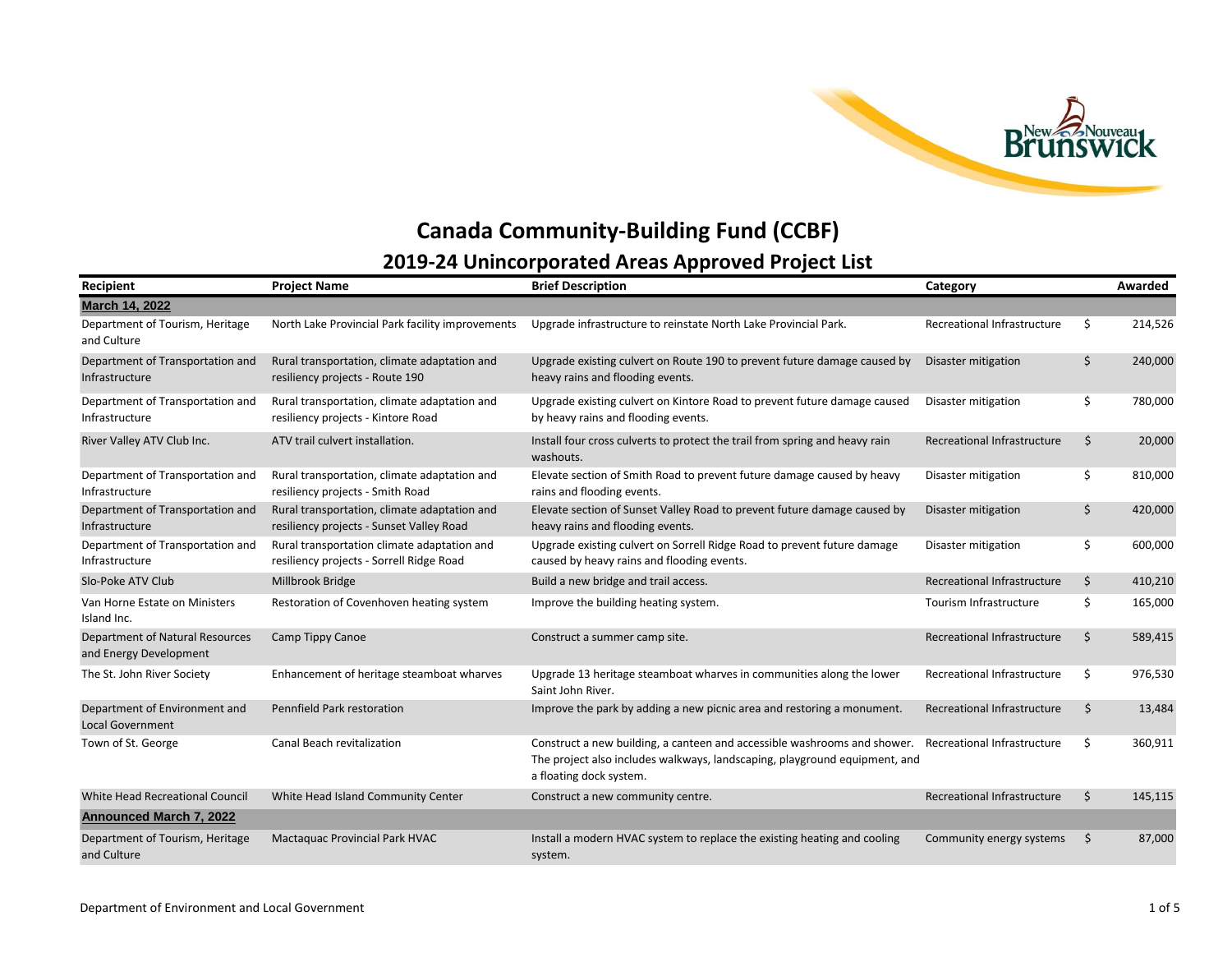| Recipient                                                | <b>Project Name</b>                                                              | <b>Brief Description</b>                                                                                                                                                                                          | Category                    |         | Awarded   |
|----------------------------------------------------------|----------------------------------------------------------------------------------|-------------------------------------------------------------------------------------------------------------------------------------------------------------------------------------------------------------------|-----------------------------|---------|-----------|
| <b>Estey's Bridge Recreation</b><br>Association Inc.     | Community centre accessibility improvements                                      | Install an elevator/lift to improve accessibility.                                                                                                                                                                | Recreational Infrastructure | \$      | 42,504    |
| <b>Keswick Rec Association</b>                           | Keswick Ridge regional recreation building                                       | Construct a regional recreation building that will include a large sheltered<br>events space, a front canopy for outside events, accessible washrooms,<br>canteen, and equipment storage.                         | Recreational Infrastructure | \$      | 170,000   |
| Regional Service Commission 11                           | Fredericton Regional Aquatics Centre - Phase 1                                   | Design a new regional aquatics centre.                                                                                                                                                                            | Recreational Infrastructure | \$.     | 263,566   |
| River Valley Cycling Inc.                                | Woolastook Park mountain biking trail expansion                                  | Construct 15 kilometres of new trails.                                                                                                                                                                            | Recreational Infrastructure | \$      | 303,241   |
| Department of Environment and<br><b>Local Government</b> | Kingsclear Community Park upgrades                                               | Reconstruct an existing basketball court.                                                                                                                                                                         | Recreational Infrastructure | \$      | 20,817    |
| <b>Oromocto River Watershed</b><br>Association Inc.      | Improve access to recreational adventure tourism<br>trails and waterways.        | Improve infrastructure to increase access to recreational areas in the<br>Oromocto Watershed. Works include a new bridge, road upgrades, culvert<br>replacements, boat launch upgrades, parking lots and signage. | Tourism Infrastructure      | \$      | 1,308,060 |
| Keswick Valley Regional Complex                          | Keswick Valley Regional Complex facility<br>improvements                         | Construct a new entrance, renovate upper level, improve building<br>accessibility and reconfigure the dressing rooms.                                                                                             | Sport Infrastructure        | \$      | 1,104,000 |
| <b>Estey's Bridge Recreation</b><br>Association Inc.     | Estey's Bridge Community Centre facility<br>improvements                         | Upgrade the kitchen, the soccer field and the walking trail for year-round use Recreational Infrastructure<br>and accessibility, and construct picnic shelters.                                                   |                             | \$      | 123,251   |
| Lake George Habitat Preservation<br>Inc. (LGHPI)         | Lake George community boat launch                                                | Enhance the existing community boat launch.                                                                                                                                                                       | Recreational Infrastructure | \$      | 135,769   |
| Prince William Fifty Plus Seniors<br>Group Inc.          | Prince William Fifty Plus Hall upgrades                                          | Improve the building's structural integrity and replace the septic system.                                                                                                                                        | Recreational Infrastructure | \$      | 60,648    |
| Benton Recreation Council Inc.                           | Benton Park upgrades                                                             | Upgrade the washroom facilities and picnic shelters and install signage to<br>direct tourists to local attractions.                                                                                               | Recreational Infrastructure | \$      | 9,712     |
| Debec Recreation Council, Inc.                           | Debec Recreation Center expansion and upgrade                                    | Extend and improve the existing building, which includes washrooms,<br>kitchen, energy efficiency, and accessibility.                                                                                             | Recreational Infrastructure | \$      | 159,668   |
| Department of Environment and<br><b>Local Government</b> | Benton Community Hall upgrades                                                   | Improve the building's energy efficiency and accessibility.                                                                                                                                                       | Recreational Infrastructure | -\$     | 83,550    |
| <b>Announced February 24, 2022</b>                       |                                                                                  |                                                                                                                                                                                                                   |                             |         |           |
| Club VTT Acadien                                         | Chalet du Capitaine trail upgrades                                               | Build a multi-use, year-round trail of approximately three kilometres to<br>connect the main trail network to the Chalet du Capitaine.                                                                            | Recreational Infrastructure | \$      | 51,443    |
| Club VTT Chaleur Inc.                                    | Jacquet River ATV Bridge                                                         | Build a six-kilometre multi-use trail and a 160-foot-long bridge.                                                                                                                                                 | Recreational Infrastructure | \$      | 402,223   |
| Club VTT la Randonnée Nord-Est Inc. Camp Armée Bridge    |                                                                                  | Build a bridge on a new trail for year-round use.                                                                                                                                                                 | Recreational Infrastructure | \$      | 148,440   |
| Village of St-Isidore                                    | Parc des Sources revitalization                                                  | Improve playground accessibility and install additional play structures.                                                                                                                                          | Recreational Infrastructure | $\zeta$ | 150,000   |
| Club sportif de Lagacéville Inc.                         | Club Sportif de Lagacéville multi-sports facility<br>renovation - Phase 1        | Improve the building and construct a fence.                                                                                                                                                                       | Recreational Infrastructure | \$      | 28,421    |
| Club VTT Alnwick                                         | ATV trail upgrades                                                               | Install 20 new culverts and upgrade Trail 40 over approximately 40<br>kilometres.                                                                                                                                 | Recreational Infrastructure | \$      | 182,520   |
| Department of Transportation and<br>Infrastructure       | Rural Transportation, Climate Adaptation and<br>Resiliency Project - Route 116   | Elevate a section of Route 116 to prevent future damage caused by heavy<br>rains and flooding events.                                                                                                             | Disaster mitigation         | \$      | 270,000   |
| Department of Transportation and<br>Infrastructure       | Rural Transportation, Climate Adaptation and<br>Resiliency Project - Brophy Road | Design and construct a new embankment on Brophy Road to prevent future Disaster mitigation<br>damage caused by heavy rains and flooding events.                                                                   |                             | \$      | 540,000   |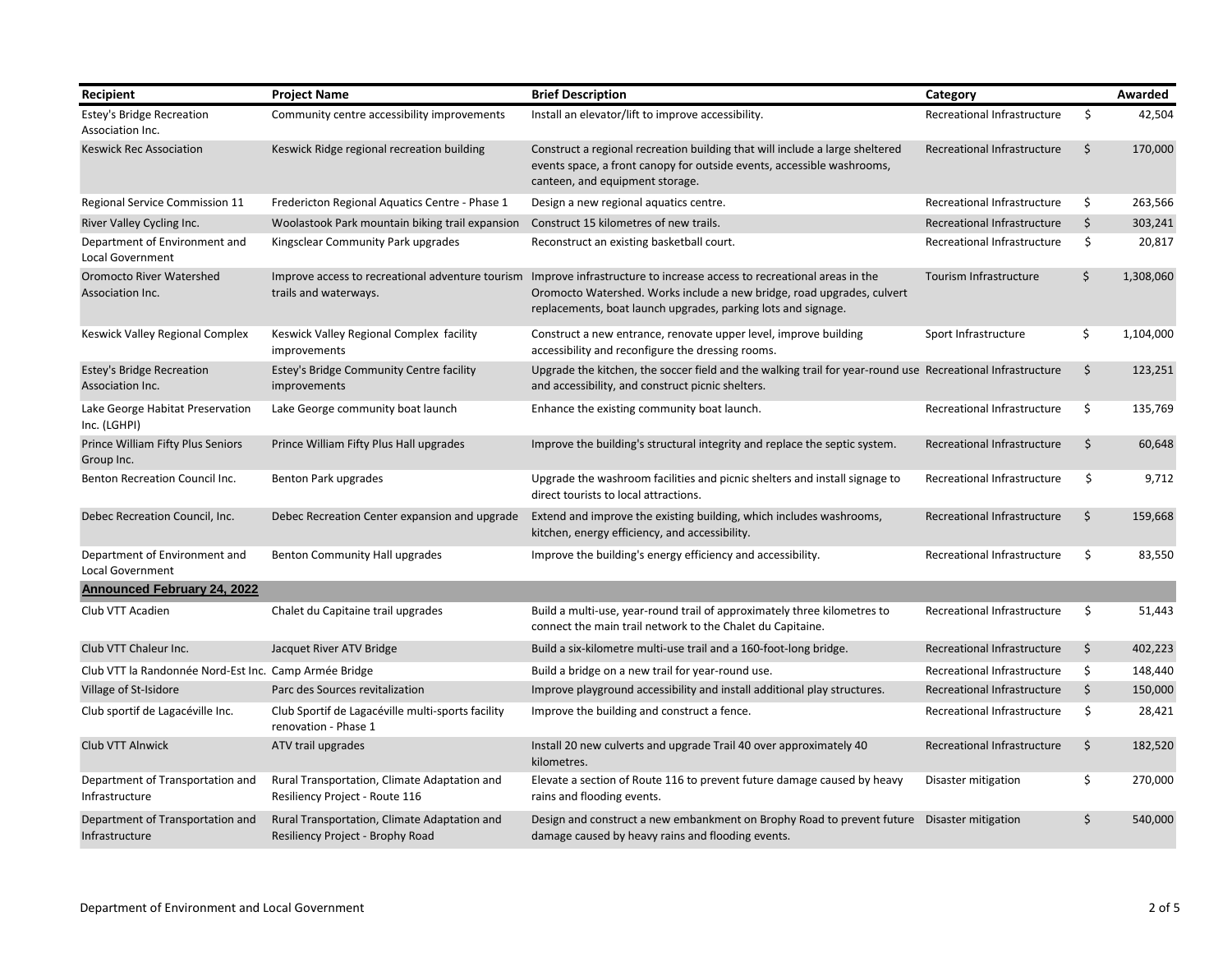| Recipient                                                                    | <b>Project Name</b>                                                                               | <b>Brief Description</b>                                                                                                 | Category                    |         | Awarded |
|------------------------------------------------------------------------------|---------------------------------------------------------------------------------------------------|--------------------------------------------------------------------------------------------------------------------------|-----------------------------|---------|---------|
| <b>Tabusintac Community</b><br>Development Corporation Inc.                  | Tabusintac Marina dock replacement                                                                | Install a new dock system.                                                                                               | Recreational Infrastructure | \$      | 131,992 |
| Association Sports & Loisirs de<br>Duguayville                               | Outdoor rink improvements                                                                         | Upgrade rink boards and locker room.                                                                                     | Sport Infrastructure        | \$      | 13,172  |
| Centre de plein air les arpents de<br>neige Inc.                             | Upgrades to the cross-country ski club facilities                                                 | Improve the outdoor rink, develop fat bike trails, and install a pickleball<br>court.                                    | Sport Infrastructure        | \$      | 71,740  |
|                                                                              | North Tetagouche Recreation Centre Expansion of the North Tetagouche Recreation<br>Centre         | Expand and improve the recreation centre.                                                                                | Recreational Infrastructure | \$      | 14,000  |
| Club de Curling Tracadie-Sheila Inc.                                         | Curling club upgrades                                                                             | Replace mechanical and electrical systems and upgrade the washrooms and<br>the kitchen.                                  | Sport Infrastructure        | \$      | 285,000 |
| Club Pokemouche Inc.                                                         | Pokemouche Golf Club facility upgrades                                                            | Upgrade the clubhouse and improve trail access.                                                                          | Tourism Infrastructure      | $\zeta$ | 369,930 |
| Comité des loisirs de Madran Inc.                                            | Improvements to the Centre communautaire de<br>Madran                                             | Improve the building and construct an outdoor rink.                                                                      | Recreational Infrastructure | \$      | 102,916 |
| Inc.                                                                         | Complexe sportif Léopold Thériault Major infrastructure improvements                              | Upgrade the rink's ice surface and electrical and refrigeration components.                                              | Sport Infrastructure        | \$      | 731,742 |
| Coopérative carrefour<br>communautaire                                       | Rehabilitation of a building into a community hub                                                 | Rehabilitate a building into a community hub.                                                                            | Recreational Infrastructure | \$      | 190,002 |
| Department of Environment and<br><b>Local Government</b>                     | Notre-Dame-des-Érables community rink<br>upgrades                                                 | Install rink boards, mesh, netting and player shelter.                                                                   | Sport Infrastructure        | \$      | 70,052  |
| Department of Environment and<br><b>Local Government</b>                     | Centre communautaire Sainte-Anne renovations                                                      | Upgrade the kitchen, the washrooms and the electrical system.                                                            | Recreational Infrastructure | \$      | 167,300 |
| inc.                                                                         | Véloroute de la Péninsule acadienne Véloroute Péninsule acadienne - "Wye" building<br>restoration | Restore the "Wye" building in Inkerman Ferry to be used as a rest stop and<br>gathering place for bike path users.       | Tourism Infrastructure      | \$      | 181,460 |
| Town of Shippagan                                                            | Culvert replacement                                                                               | Replace a metal culvert that provides the only access to the Shippagan LSD.                                              | Local roads and bridges     | \$      | 389,767 |
| Club A.T.V. Baie Pointe Inc.                                                 | ATV trail improvements                                                                            | Construct two bridges and improve trails 54 and 1601.                                                                    | Recreational Infrastructure | \$      | 300,000 |
| Village of Neguac                                                            | Sportplex improvements - Phase 2                                                                  | Upgrade the Sportplex by replacing the interior and exterior lighting, the<br>flooring, and resurfacing the parking lot. | Sport Infrastructure        | \$      | 190,158 |
| Department of Environment and<br><b>Local Government</b>                     | Renous-Quarryville Fire Station                                                                   | Construct a new fire hall to improve fire service for five local service districts. Fire halls                           |                             | \$      | 166,089 |
| <b>Announced February 22, 2022</b>                                           |                                                                                                   |                                                                                                                          |                             |         |         |
| Department of Tourism, Heritage<br>and Culture                               | Sugarloaf Provincial Park improvements                                                            | Add bike racks to the regional Sugarloaf Park chairlift system.                                                          | Sport Infrastructure        | \$      | 40,000  |
| Club des motoneigistes de la Rivière- Bridge deck replacements<br>Verte Inc. |                                                                                                   | Replace the wood decking of two steel bridges.                                                                           | Recreational Infrastructure | \$      | 37,792  |
| Club Skirakdoo (2009) Ltée                                                   | Facilities improvements                                                                           | Improve waxing building, construct a rest area, and upgrade trails for<br>mountain biking and cross-country skiing.      | Recreational Infrastructure | $\zeta$ | 19,463  |
| Northwest Regional Service<br>Commission                                     | Rink construction and facility improvements in<br>Saint-Joseph                                    | Construct a lighted outdoor rink and upgrade the recreational building.                                                  | Recreational Infrastructure | \$      | 314,777 |
| Coopérative de récréotourisme du<br>Madawaska Ltée                           | Centre plein air Mont Farlagne improvements                                                       | Refurbish chairlift and improve snow-making capacity.                                                                    | Recreational Infrastructure | \$      | 100,000 |
| Arthurette Legion Branch 85                                                  | Legion building upgrades                                                                          | Install heat pump and replace windows.                                                                                   | Community energy systems    | \$      | 29,988  |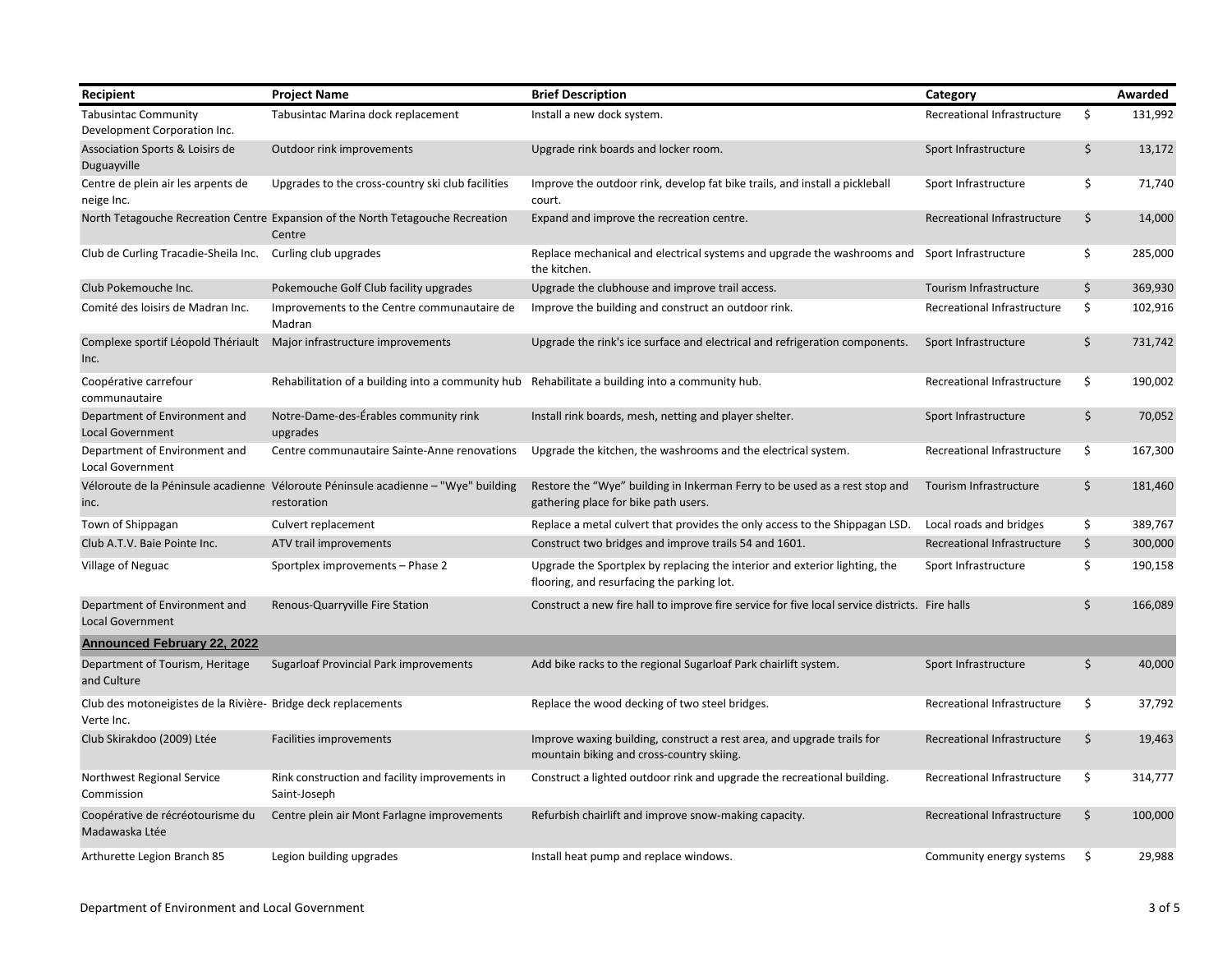| Recipient                                                     | <b>Project Name</b>                                               | <b>Brief Description</b>                                                                                                         | Category                    |    | Awarded |
|---------------------------------------------------------------|-------------------------------------------------------------------|----------------------------------------------------------------------------------------------------------------------------------|-----------------------------|----|---------|
| <b>Becaguimec Trail Association</b>                           | Becaguimec mountain bike skills park                              | Construct a skills park designed to help people develop their bike handling<br>skills.                                           | Sport Infrastructure        | \$ | 8,739   |
| Victoria County Snowmobile Club                               | Snowmobile bridge replacements                                    | Replace four crossing structures with bridges built to current standards.                                                        | Recreational Infrastructure | \$ | 93,500  |
| Department of Environment and<br>Local Government             | <b>Glencoe Community Hall upgrades</b>                            | Upgrade building, including energy efficiency, improve playground<br>accessibility and build a new basketball court.             | Community energy systems    | \$ | 91,831  |
| Department of Environment and<br>Local Government             | Dalhousie Junction Community Centre<br>renovations                | Improve the building, rink, and parking area, and add a generator.                                                               | Recreational Infrastructure | \$ | 77,292  |
| Triple-C Recreation Council Inc.                              | Triple-C Recreation Council - Kitchen extension                   | Expand the community centre kitchen.                                                                                             | Recreational Infrastructure | Ś  | 30,440  |
| <b>Announced February 18, 2022</b>                            |                                                                   |                                                                                                                                  |                             |    |         |
| Club Athlétique de Notre Dame Inc.                            | Notre-Dame community centre infrastructure<br>upgrades            | Upgrade kitchen, ball fields, walking track and playground and add backup<br>power.                                              | Recreational Infrastructure | \$ | 422,441 |
| Club d'âge d'or de Scoudouc Inc.                              | Club d'âge d'or de Scoudouc accessibility<br>improvements         | Install an elevator to enhance accessibility.                                                                                    | Recreational Infrastructure | \$ | 70,235  |
| United ATV Club                                               | McBass Bridge replacement                                         | Replace an ATV bridge.                                                                                                           | Recreational Infrastructure | \$ | 94,922  |
| Peninsula Branch #62 Royal<br>Canadian Legion                 | <b>Ball field improvements</b>                                    | Upgrade the spectator protective barrier and field drainage.                                                                     | Sport Infrastructure        | \$ | 6,762   |
| Village of St. Martins                                        | 4 Season Complex upgrades                                         | Upgrade the freezing plant and improve building accessibility.                                                                   | Sport Infrastructure        | \$ | 36,177  |
| <b>Fundy Trail Development Authority</b><br>Inc.              | Fundy trail solar energy conversion                               | Convert the West Kiosk, Cookhouse, Walton Glen Reception Centre, and the<br>nearby East Gate facilities to use renewable energy. | Community energy systems    | \$ | 64,659  |
| <b>Fundy Trail Development Authority</b><br>Inc.              | Hearst Lodge solar power and battery storage<br>energy conversion | Replace the propane generator of the off-grid facility with solar powered<br>batteries.                                          | Community energy systems    | \$ | 139,750 |
| Conseil Récréatif de Cocagne Inc.                             | Cocagne Marina - Boat launch improvements                         | Improve the existing boat launch and construct a second launch.                                                                  | Tourism Infrastructure      | \$ | 54,000  |
| Pointe du Chêne Recreation and<br><b>Community Center Ltd</b> | Community ice rink upgrades                                       | Rebuild the outdoor ice rink, and build permanent washrooms and a small<br>watering building.                                    | Recreational Infrastructure | \$ | 118,680 |
| Central Kings Recreation Center                               | <b>Curtis Collins Memorial Ballfield lighting</b>                 | Install new LED ball field lighting including underground electrical cabling and Sport Infrastructure<br>controls.               |                             | \$ | 247,572 |
| Elgin Eco Association                                         | Playground construction                                           | Construct a new playground.                                                                                                      | Recreational Infrastructure | \$ | 30,486  |
| Havelock Memorial Hall Association                            | Havelock Memorial Hall upgrades                                   | Renovate the bathroom and kitchen and install a heat pump.                                                                       | Recreational Infrastructure | \$ | 27,960  |
| St. Martins Legion Branch #63                                 | Roof renovation                                                   | Replace roofing of the Legion building.                                                                                          | Recreational Infrastructure | \$ | 22,750  |
| <b>Waterford Community Center</b><br>(2018) Inc.              | Waterford Community Center upgrades                               | Replace roofing and improve building entrance.                                                                                   | Recreational Infrastructure | \$ | 9,643   |
| Royal Canadian Legion #6                                      | <b>Building upgrades</b>                                          | Expand the building and upgrade the heating and electrical systems.                                                              | Recreational Infrastructure | \$ | 11,019  |
| Southeast Regional Service<br>Commission                      | <b>Shoreline Trail</b>                                            | Construct trail sections in six local service districts in southern NB.                                                          | Recreational Infrastructure | \$ | 951,182 |
| Department of Education and<br>Early Childhood<br>Development | New community sport infrastructure                                | Construct a multifunctional synthetic sports field and related facilities.                                                       | Sport Infrastructure        | \$ | 400,000 |